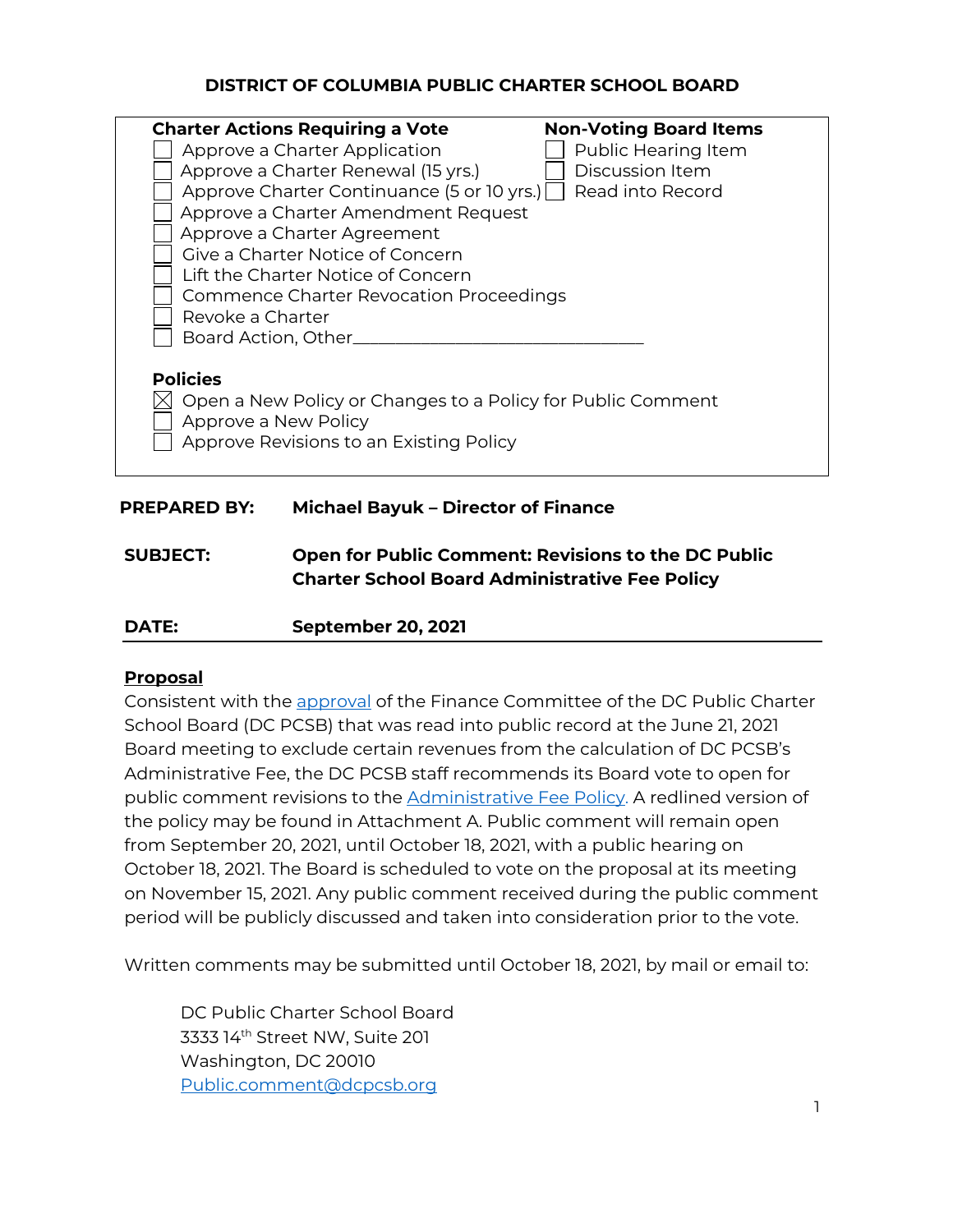## **Background**

Pursuant to the DC School Reform Act of 1995 (DC Code § 38-1802.11(b)(2)), as modified by the District of Columbia Public Charter School Board Funding Amendment Act of 2014, DC PCSB adopted its Administrative Fee Policy and revised it effective March 22, 2016. Under the Administrative Fee Policy, DC PCSB assesses each public charter local education agency (LEA) an Administrative Fee to cover the cost of DC PCSB's ongoing administrative oversight responsibilities for each LEA. The budget and fees guiding the Administrative Fee calculations are defined in the Administrative Fee Policy.

# **Summary of Revisions**

DC PCSB staff has revised the Administrative Fee Policy to exclude, retroactive to fiscal year (FY) 2020, certain federal emergency relief funds<sup>1</sup> from the calculation of the DC PCSB annual administrative oversight fee (Administrative Fee) assessed to LEAs for their public charter schools (PCS), update the Administrative Fee invoicing process and timing, and clarify the optional Administrative Fee discount (Discount). Key revisions are summarized in the following table.

<sup>1</sup> Federal emergency relief funds consist of revenues from: a) the Paycheck Protection Program (PPP) and the Elementary and Secondary School Emergency Relief (ESSER) funds provided through COVID-19 federal emergency relief funds under the Coronovirus Aid, Relief, and Economic Security (CARES) Act of December 27, 2019 (CARES-ESSER Fund); b) CRRSA-ESSER II Fund enacted on December 27, 2020 under the Coronovirus Response and Relief Supplemental Appropriations Act, 2021 (CRRSA); c) ARP-ESSER III Fund enacted March 11, 2021, under the American Rescue Plan (ARP) Act; or d) equivalent allocations through Scholarships for Opportunity and Results from the Office of the State Superintendent of Education (OSSE) for LEAs not eligible for ESSER funding (ESSER Equivalent).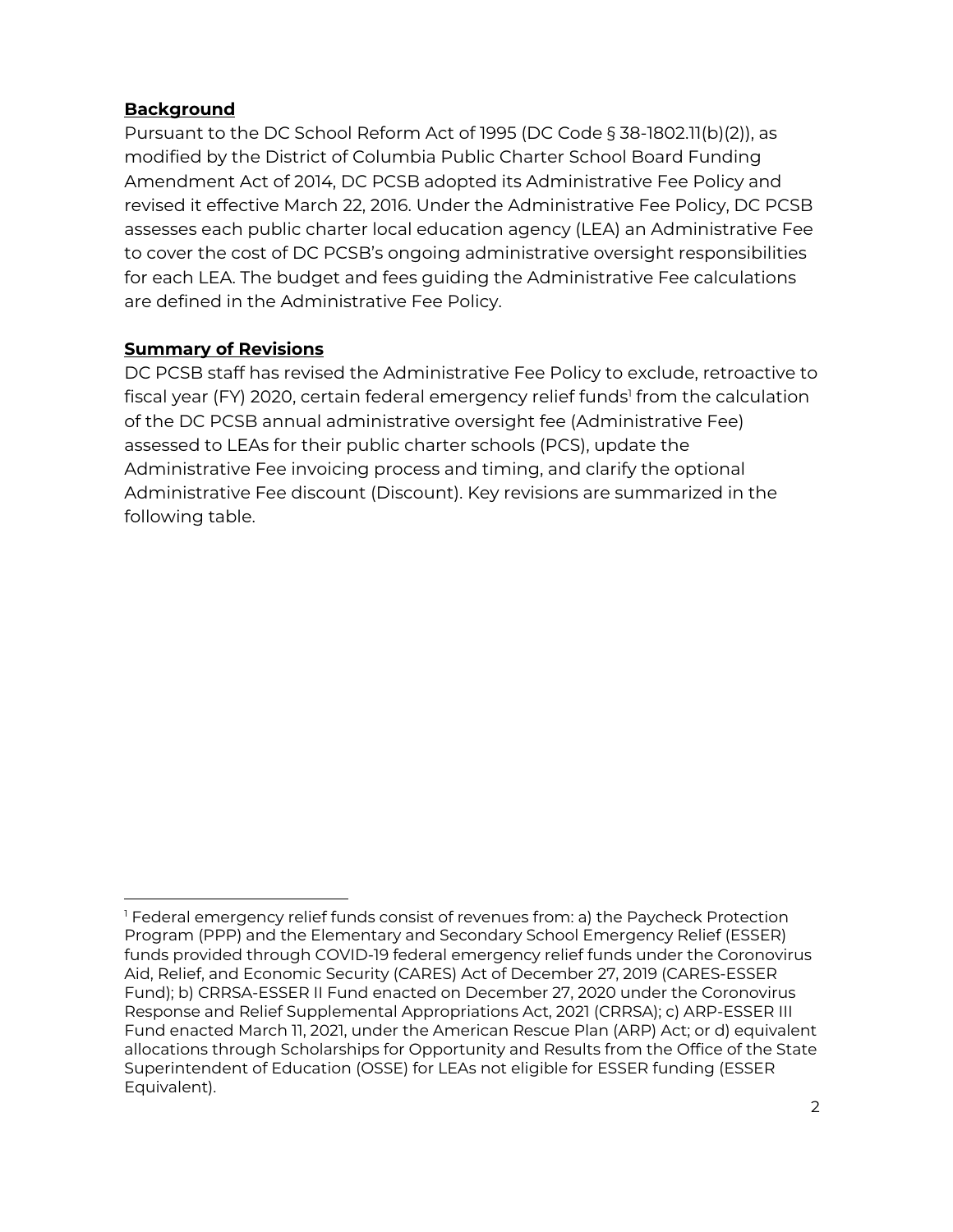| <b>Revised Policy</b>     | <b>Current Policy</b> | <b>Rationale for Change</b>       |
|---------------------------|-----------------------|-----------------------------------|
| <b>Administrative Fee</b> | Administrative Fee    | PPP (\$38M) and ESSER/ESSER       |
| calculation excludes      | calculation excludes  | Equivalent (\$544M) funds were    |
| only these revenues:      | only these revenues:  | made available to LEAs from       |
| Philanthropic<br>1.       | Philanthropic<br>1.   | fiscal year (FY) 2020 through     |
| Investment<br>2.          | Investment<br>2.      | FY 2024 for COVID-19              |
| 3. PPP                    |                       | emergency relief purposes. This   |
| 4. ESSER or               |                       | change will allow these relief    |
| <b>ESSER</b>              |                       | funds to directly supplement      |
| Equivalent                |                       | educational services for the      |
|                           |                       | benefit of the PCS students.      |
|                           |                       | Exclusion of these funds would    |
|                           |                       | reduce the total Administrative   |
|                           |                       | Fee by \$5.8M through FY 2024.    |
| <b>Administrative Fee</b> | Administrative Fee    | Under the current policy, the     |
| invoices:                 | invoices:             | July invoice is superseded by     |
| 1.<br>October-            | July - One-half<br>1. | the October invoice (both are     |
| Entire                    | based on              | due by November 15th). The        |
| Administrative            | projected             | revised policy eliminates the     |
| Fee based on              | enrollment            | July invoice to streamline the    |
| October pre-              | October-<br>2.        | process, and the true-up          |
| audited                   | True-up               | summer invoice ensures final      |
| enrollment                | balance based         | accurate invoicing.               |
| Summer-<br>2.             | on October            |                                   |
| True-up                   | pre-audited           |                                   |
| balance based             | enrollment            |                                   |
| on IRS Form               |                       |                                   |
| 990                       |                       |                                   |
| <b>Optional Discount</b>  | Not included          | Clarify the Discount that has not |
| on Administrative         |                       | previously been part of this      |
| Fee determined by         |                       | Policy but has been offered in    |
| <b>DC PCSB Finance</b>    |                       | varying percentages in past       |
| Committee or Board        |                       | years                             |

# **Attachments**

Attachment A: Revised Administrative Fee Policy